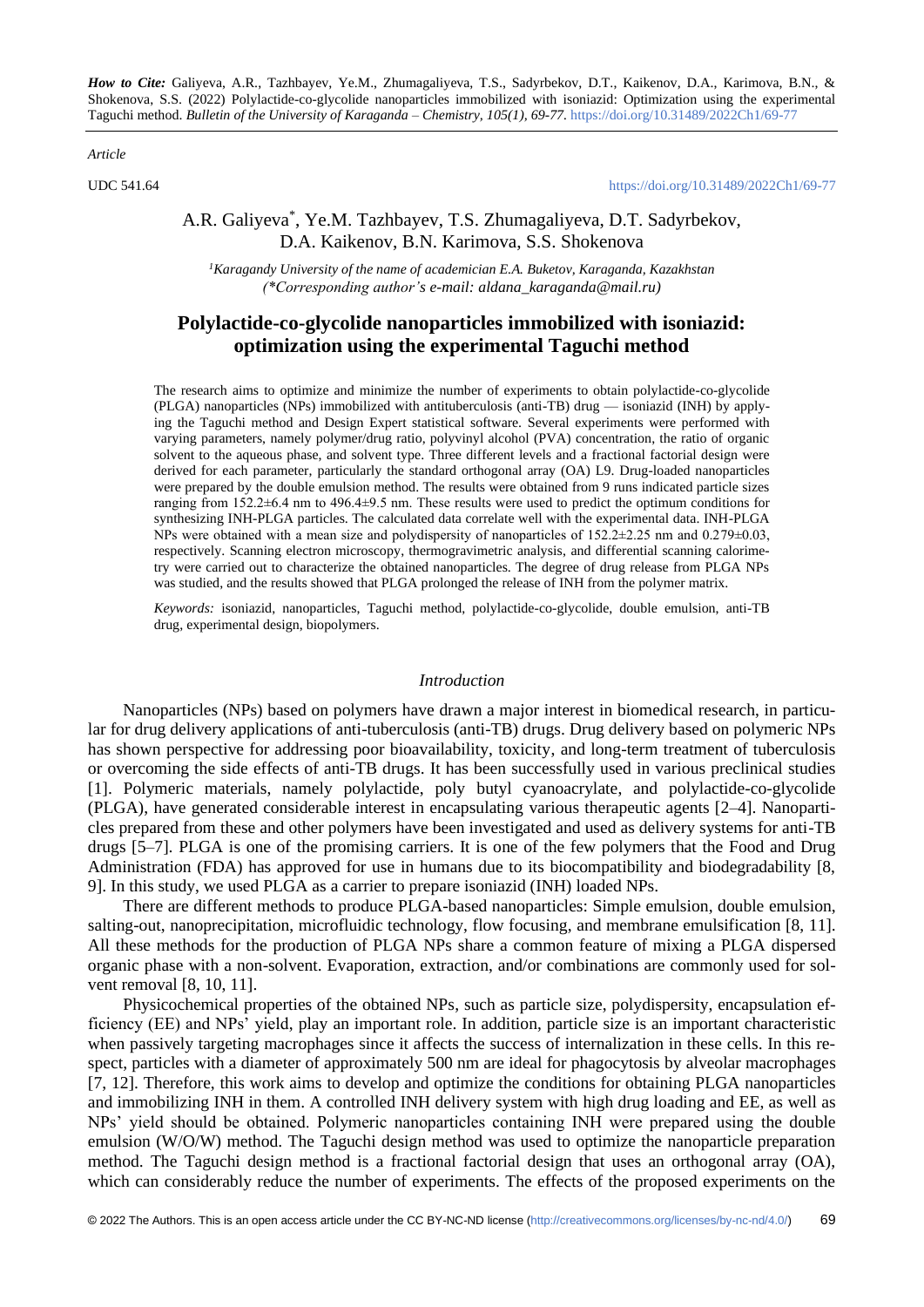responses were analyzed using Design Expert (test version 13, Stat-Ease, Minneapolis, USA) to independently obtain the main effects of these factors. Then an analysis of variance (ANOVA) was performed to determine the statistically significant factors [12–14]. In this way, various parameters such as ratio and type of organic solvent, surfactant concentration, and polymer/anti-TB drug ratio were investigated. A selection function determined the optimal conditions. The resulting formulation was characterized by analysis of variance (ANOVA), which can be used to estimate the influence of factors on the characteristic properties. In addition, we investigated the release kinetics of the INH drug in vitro.

## *Experimental*

Isoniazid (INH) with indicated purity over 99 %, polyvinyl alcohol (PVA) (hydrolyzed, MW 9000- 10000) and polylactide-co-glycolide (PLGA 50:50, MW 24,000-38,000) were purchased from Sigma Aldrich (Germany). Ethyl acetate (EA) and dichloromethane (DCM), sodium phosphate dibasic and potassium phosphate monobasic were obtained from Component Reagent (Russia).

## *Preparation of polylactide-co-glycolide nanoparticles immobilized with isoniazid.*

INH-loaded PLGA NPs were prepared by a double emulsion method [12]. 1 mL of an aqueous INH solution was first emulsified in 5 mL of solvent (EA, DCM, or mixture of EA/DCM 50/50) containing PLGA (INH/PLGA ratio: 1/1-1/5 by weight) for 2 min using a homogenizer (Ultra-Turrax T-10, IKA, Germany). The resulting primary emulsion was added to 0.5-2 % PVA (at an organic /aqueous phase ratio from 1/1 to 1/10); the mixture was then homogenized using a homogenizer for 3 min to form a secondary emulsion. The secondary emulsion was stirred continuously for 6 hours on a magnetic stirrer to completely remove solvent at room temperature. INH-loaded PLGA NPs were extracted by centrifugation (MiniSpi, Eppendorf, Hamburg, Germany) (14,000 rpm, 20 min). The resulting nanoparticle suspension was rinsed with distilled water using three centrifugation steps at 14,000 rpm for 15 min each to remove dissolved solids and organic solvent from the mixture.

### *Determination of particle size, polydispersity (PDI)*

Particle size and PDI of nanoparticles were determined using photon correlation spectroscopy (PCS) on a Zetasizer Nano S90 from Malvern (Malvern Instruments Ltd., Malvern, UK). Samples were diluted in distilled water. Each dimensional analysis lasted 120 seconds and was carried out at 298 K with a 90° angle determination. Measurements were conducted in triplicate  $(n = 3)$ . The surface morphology of INH-PLGA NPs was analysed with a scanning electron microscope (SEM) (MIRA 3 LM TESCAN, Czech Republic).

## *Encapsulation efficiency and yield of PLGA NPs*

The amount of isoniazid encapsulated in PLGA NPs was quantified by measuring the amount of unencapsulated isoniazid in the supernatant after centrifugation and particle washing. The amount of free INH was determined using a UV spectrophotometer at 262 nm. The EE and NPs yields were calculated as below:<br>
Encapsulation efficiency (EE%) =  $\frac{\text{Mass of the total drug} - \text{Mass of free drug}}{\text{Mass of total drug}} \times 100 \text{ %};$ below:

Encapsulation efficiency (EE%) = 
$$
\frac{\text{Mass of the total drug} - \text{Mass of free drug}}{\text{Mass of total drug}} \times 100 \text{ %};
$$
  
Nanoparticles yield (%) =  $\frac{\text{Mass of total anaparticles}}{\text{Mass of the total drug} + \text{Mass of total PLGA}} \times 100 \text{ %}.$ 

 $(\%)$ Mass of total drug<br>Mass of total nanoparticles<br>Mass of the total drug + Mass of total PLGA

## *In vitro study of drug release from PLGA NPs*

In vitro drug release experiments were carried out to determine the extent of INH release from PLGA NPs. NPs (24 mg) were re-dispersed in 14 mL of phosphate-buffered saline (PBS, pH 7.4) and kept at 335 K with stirring. Periodically, samples of the dialysates were taken (3 mL at a time). The amount of released drug was recorded on a UV-spectrophotometer (Promekolab, Russia) at wavelength  $\lambda_{\text{max}} = 262$  nm for the drug compared to the pure PBS.

## *Thermogravimetric analysis and differential scanning colorimetry*

Thermogravimetric and differential thermal analysis were performed on a LabSYS evo TGA/DTA/DSC analyser (Setaram, France) in the temperature range of 30-550 °C in an aluminum oxide crucible at a heating rate of 10 °C/min in nitrogen inert medium and flow rate was 30 mL/min by decomposition of a nanoparticle sample.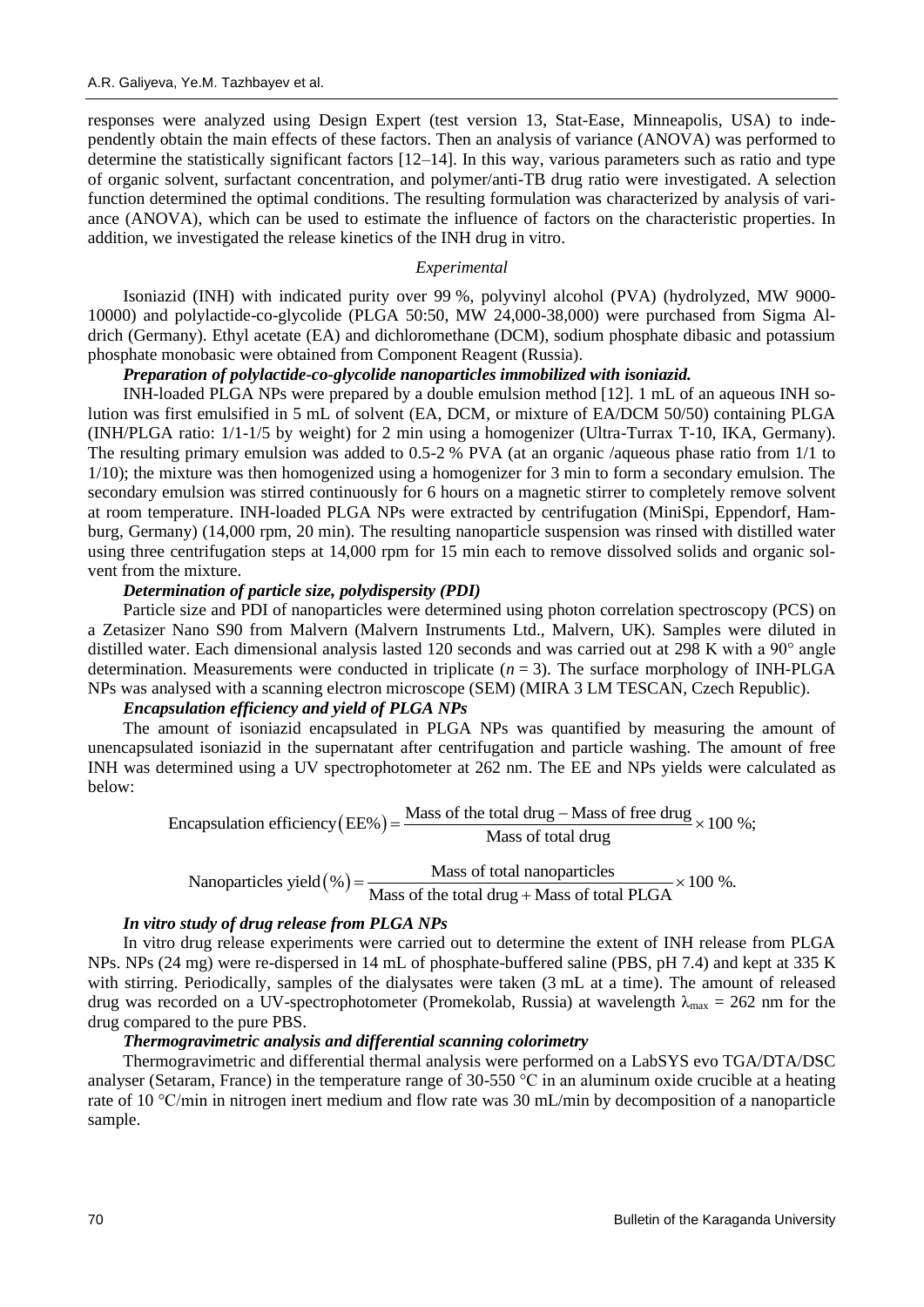### *Results and Discussion*

## *Optimization of Nanoparticles Preparation*

In our research work, the Taguchi method was used to optimize the immobilization of the biologically active substance isoniazid into PLGA nanoparticles. Four important factors influencing nanoparticle size and polydispersity (PDI) were as follows: Solvent type, INH/PLGA ratio, organic phase / aqueous phase volume ratio and PVA concentration. Three different levels and a fractional factorial design were derived for each parameter, particularly the standard OA L9 (Table 1).

Table 1

| Process parameters                | Level 1    | Level 2 | Level 3 |
|-----------------------------------|------------|---------|---------|
| Solvent type                      | <b>DCM</b> | EA/DCM  | ΕA      |
| <b>INH/PLGA</b> ratio             |            | 1/2.5   |         |
| Organic solvent/water phase ratio |            |         |         |
| PVA concentration (%)             |            |         |         |

#### **Selected process parameters and corresponding levels in the Taguchi experimental design**

Taguchi's design was used to determine the significant factors that affect the size of INH-PLGA NPs. Considering four factors to be investigated, non-usage of an experimental design would have resulted in  $3<sup>4</sup> = 81$  separate experiments, which would have been difficult and inefficient. Instead, the Taguchi OA L9 design allowed nine experiments to determine the optimum conditions for each factor in achieving the smallest size of INH-PLGA NPs. By using these optimal results, PLGA nanoparticles immobilized with drug were synthesized. The results are shown in Table 2.

Table 2

| No. | Solvent type  | INH/PLGA ratio | Organic<br>solvent/water<br>phase ratio | <b>PVA</b><br>concentration<br>$(\%)$ | <b>Size</b><br>(nm) | <b>PDI</b>       |
|-----|---------------|----------------|-----------------------------------------|---------------------------------------|---------------------|------------------|
|     | EA            | 1/1            | 1/5                                     |                                       | $282.6 \pm 16.6$    | $0.485 \pm 0.02$ |
| 2   | EA            | 1/2.5          | 1/1                                     | 0.5                                   | $160.2 \pm 32$      | $0.101 \pm 0.05$ |
| 3   | EA            | 1/5            | 1/10                                    | 2                                     | $403.6 \pm 15.7$    | $0.654 \pm 0.06$ |
| 4   | <b>DCM</b>    | 1/1            | 1/1                                     | 0.5                                   | 496.4 $\pm$ 9.5     | $0.837 \pm 0.08$ |
| 5   | <b>DCM</b>    | 1/5            | 1/5                                     | 2                                     | $265.7 \pm 18.5$    | $0.681 \pm 0.03$ |
| 6   | DCM/EA        | 1/1            | 1/5                                     | 0.5                                   | $365.8 \pm 4.4$     | $0.8 \pm 0.03$   |
| 7   | DCM/EA        | 1/1            | 1/10                                    |                                       | $422.6 \pm 8.4$     | $0.678 \pm 0.05$ |
| 8   | DCM/EA        | 1/2.5          | 1/1                                     |                                       | $189.6 \pm 18.4$    | $0.518 \pm 0.02$ |
| 9   | <b>DCM/EA</b> | 1/5            | 1/5                                     | 2                                     | $152.2 \pm 6.4$     | $0.285 \pm 0.02$ |

**Structure of the Taguchi OA L9, corresponding particle size and polydispersity**

Table 2 shows the results for the diameters of PLGA nanoparticles obtained by PCS. It can be seen from the above numbers that PLGA nanoparticles have satisfactory physicochemical characteristics. The results obtained from 9 runs showed that the particle size ranged from 152.2 $\pm$ 6.4 nm to 496.4 $\pm$ 9.5 nm.

After these indicators, the experiments results were analyzed. Design-Expert software developed to independently obtain the main effects of these factors and then analysis of variance to determine the statistically significant factors was developed using ANOVA table [12–14]. The ANOVA tables for mean size and PDI are presented in Table 3. When the raw data were analyzed by ANOVA, the results showed that solvent type had no effect on mean particle size and PDI. Therefore, this parameter does not appear in the ANOVA analysis. For the mean particle size (Table 3a), the "P-value" for the model is below 0.05, indicating that the model is significant. The ratios of INH/PLGA and organic solvent/aqueous phase are significant conditions of the model, while the concentration of PVA can be considered as not significant. By removing the non-significant variable, the model can be improved. Although PVA concentration has a "P-value" of 0.4, this variable was still included in the model because the model becomes significant when this parameter is retained.

The PDI values were analyzed similarly to the mean particle size. In the ANOVA table (Table 3b), the "P-value" for the model is greater than 0.05, indicating that the model is not significant. The "F-value" of the model is 1.14, indicating that the model is not significant with respect to noise. The probability that such a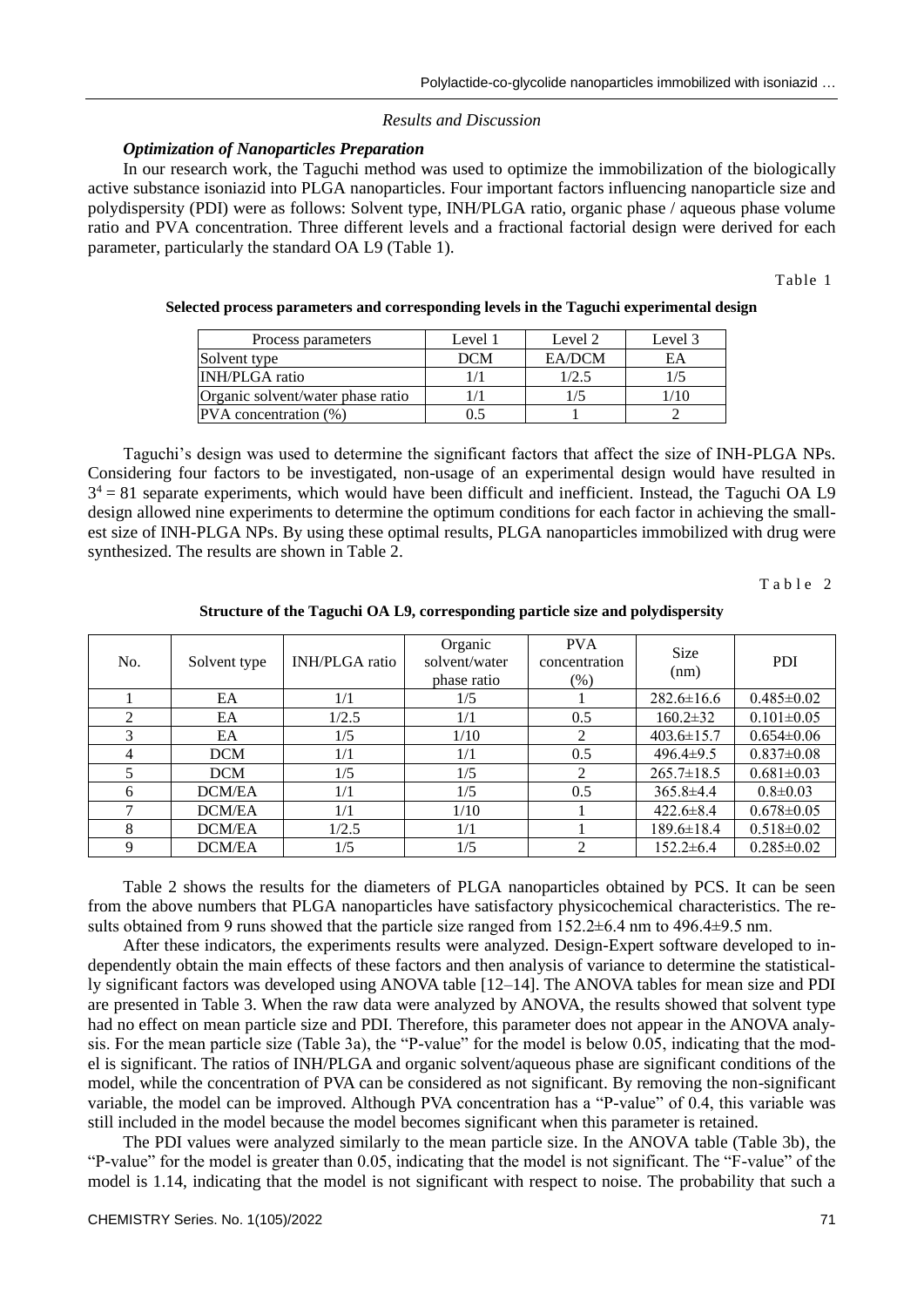large "F-value" could arise due to noise is 48.83 %. In this case, the concentrations of INH/PLGA ratio, organic solvent/water phase ratio, and PVA concentration are all significant conditions to support the model structure since we did not consider the effect of noise (stirrer speed and sonication time) on the PDI values in the nanoparticle preparation process.

Table 3

| Source                                  | Sum of        | Degrees        | Mean     | $F-$          | $P -$                |             |  |
|-----------------------------------------|---------------|----------------|----------|---------------|----------------------|-------------|--|
|                                         | Squares       | of freedom     | Square   | value         | value                |             |  |
| (a) Size $(nm)$                         |               |                |          |               |                      |             |  |
| Model                                   | 97158.79      | 5              | 19431.76 | 17.28         | 0.0203               |             |  |
| B - INH/PLGA ratio                      | 59358.26      | $\mathfrak{D}$ | 29679.13 | 26.39         | 0.0125               |             |  |
| $C$ — Organic solvent/water phase ratio | 31538.13      | $\mathfrak{D}$ | 15769.07 | 14.02         | 0.0300               |             |  |
| $D$ — PVA concentration $(\%)$          | 1032.32       |                | 1032.32  | 0.9178 0.4087 |                      | Significant |  |
| Residual                                | 3374.50       | 3              | 1124.83  |               |                      |             |  |
| Cor Total                               | $1.005E + 05$ | 8              |          |               |                      |             |  |
| $(b)$ PDI                               |               |                |          |               |                      |             |  |
| Model                                   | 0.2533        | 5              | 0.0507   | 1.14          | 0.4883               |             |  |
| $B$ — INH/PLGA ratio                    | 0.1851        |                | 0.0925   | 2.08          | 0.2712               |             |  |
| $C$ — Organic solvent/water phase ratio | 0.0257        | $\mathfrak{D}$ | 0.0129   |               | $0.2889 \mid 0.7678$ | <b>Not</b>  |  |
| $D$ — PVA concentration $(\%)$          | 0.0029        |                | 0.0029   |               | $0.0643 \mid 0.8162$ | significant |  |
| Residual                                | 0.1335        | 3              | 0.0445   |               |                      |             |  |
| Cor Total                               | 0.3868        | 8              |          |               |                      |             |  |

#### **ANOVA for selected factorial model**

Figure 1 shows the different effect of the independent variables on the average nanoparticle size and PDI. The smallest size and PDI of nanoparticles are observed with INH/PLGA ratios of 1/2.5 and organic solvent/water phase of 1/5. With increasing PVA concentration, the particle size decreases and the PDI increases.



Figure 1. Influence of parameters on particle size and polydispersity

After processing the data by ANOVA, parameters were selected to optimize the process to obtain particles with minimum size and PDI (Table 4).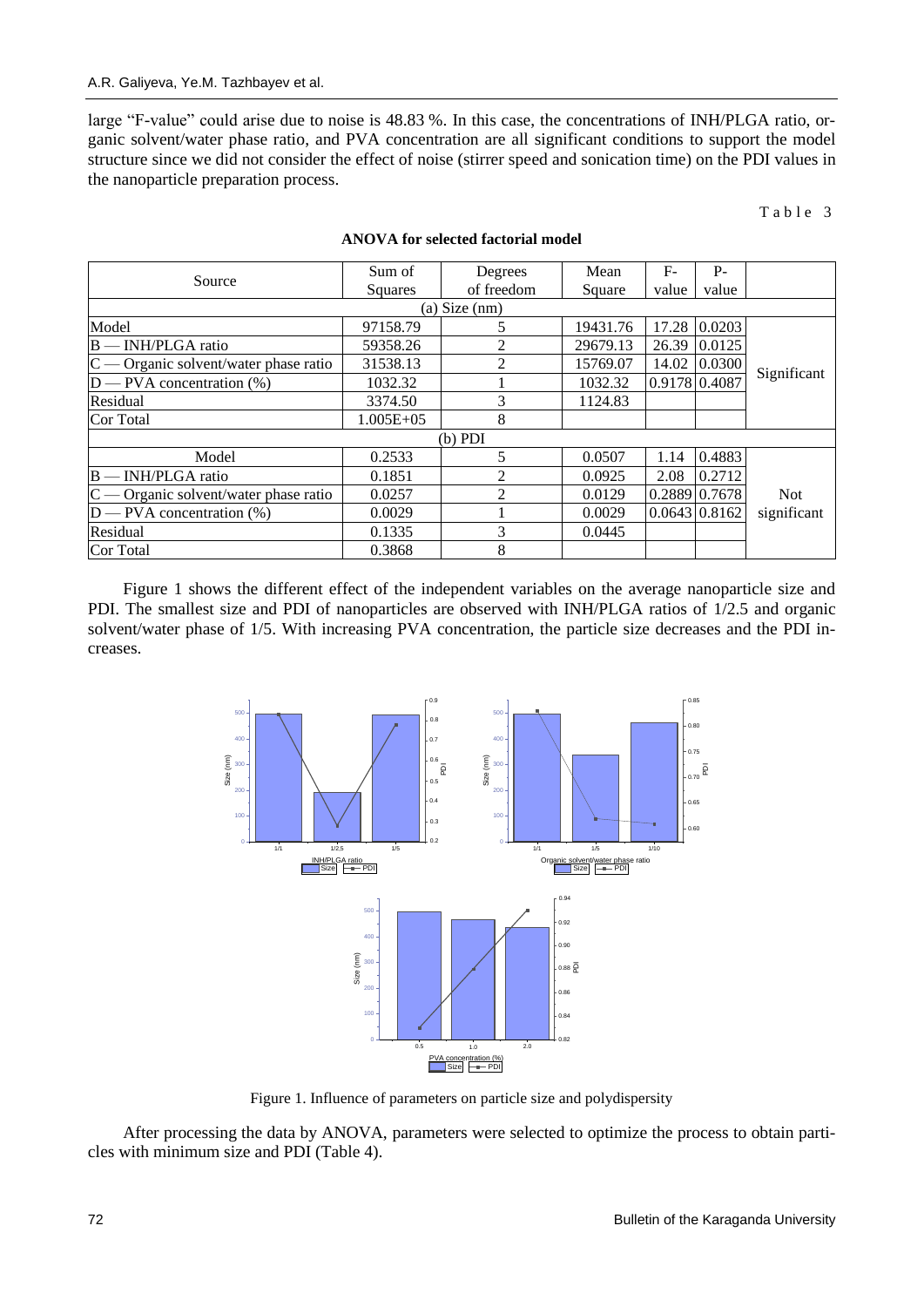### Table 4

| Name                                    | Goal              | Lower<br>Limit | Upper<br>Limit | Lower<br>Weight | Upper<br>Weight | Importance |
|-----------------------------------------|-------------------|----------------|----------------|-----------------|-----------------|------------|
| $A$ – Solvent type                      | is in range       | <b>DCM</b>     | EA             |                 |                 |            |
| $B$ — INH/PLGA ratio                    | is in range       |                | 1/5            |                 |                 |            |
| $C$ — Organic solvent/water phase ratio | is equal to $1/5$ | 1/1            | 1/10           |                 |                 |            |
| $D$ — PVA concentration $(\%)$          | is in range       | 0.5            |                |                 |                 |            |
| Size                                    | Minimize          | 152.2          | 496.4          |                 |                 |            |
| PDI                                     | Minimize          | 0.101          | 0.83           |                 |                 |            |

#### **Optimum solutions for synthesis of INH-PLGA NPs**

The best parameters for obtaining INH-PLGA NPs were as follows: solvent type — DCM and EA mixture, INH/PLGA ratio 1/5, PVA concentration 1 %, and organic solvent to aqueous phase ratio 1/5. Under these conditions, the software estimated a nanoparticle size of 150.65 nm, while the nanoparticle size obtained from the experiment was  $152.2 \pm 2.25$  nm, as shown in Figure 2. Experiments were carried out to confirm the optimum parameters obtained by the Taguchi method. A good agreement was observed between the predicted particle size and the experimental particle size (Table 5). Consequently, the size of the synthesized isoniazid-loaded polylactide-co-glycolide nanoparticles can be improved using the Taguchi method.

Table 5

**Predicted and experimental results for INH-PLGA NPs**

|              | Size (nm)        | ורו              |
|--------------|------------------|------------------|
| Predicted    | 150.65           |                  |
| Experimental | $152.2 \pm 2.25$ | $0.279 \pm 0.03$ |
| Error %      | 0 <sup>2</sup>   | วก ว             |



Size Distribution by Intensity

Figure 2. Histogram of particle size distribution of INH-PLGA NPs obtained under optimum conditions

### *Physicochemical characteristics of PLGA NPs immobilized with isoniazid*

Morphological analysis of the polymeric nanoparticles was performed using a scanning electron microscope (SEM) MIRA 3 LM TESCAN (Czech Republic). The obtained images are shown in Figure 3. Micrographs of nanoparticle samples show both single particles and their agglomerates. The systems mainly consist of particles of the same size in the range of 100–250 nm, but larger particles (over 300 nm) are also present. We suggest that they are formed in combining nanoparticles by evaporation of the organic solvent.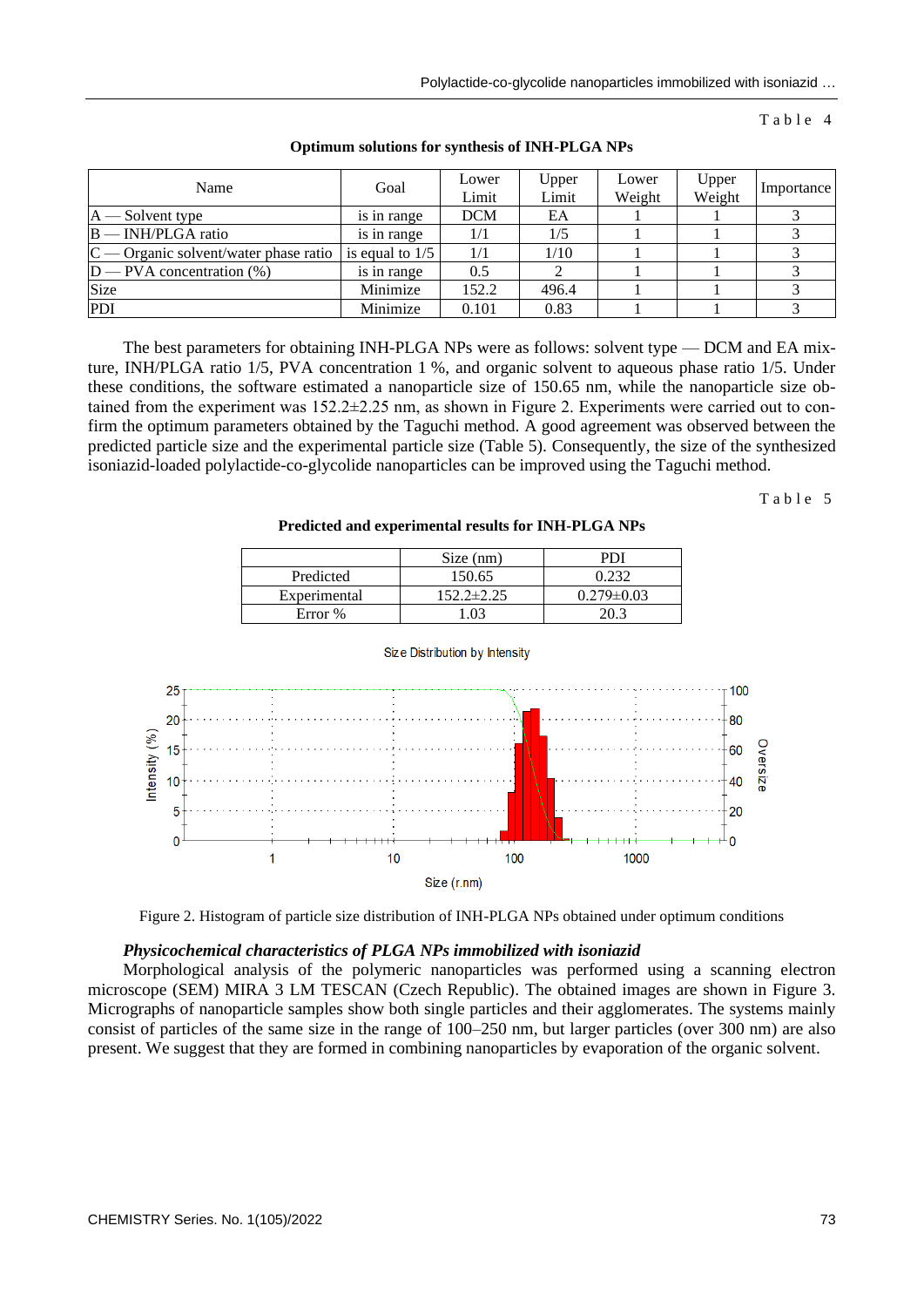

Figure 3. SEM image of PLGA-INH NPs (scale =  $200 \mu$ m and  $20 \mu$ m).

A thermogravimetric analysis (TGA) and differential scanning calorimetry (DSC) of the individual system components and the obtained NPs were carried out to confirm the incorporation of isoniazid into the PLGA NPs. Figure 4 shows TGA and DSC curves of isoniazid, PLGA and PLGA nanoparticles immobilised with isoniazid. A characteristic endothermic peak for INH is detected at 162.55 °C (Figure 4a). That is not followed by weight loss and characterizes the isoniazid melting point. Further, an exothermic peak is detected at 282.73 °C; weight loss up to 68 % occurs in 260–360 °C, which may correspond to drug decomposition temperature. PLGA demonstrates an endothermic peak at 368.5 °C (Figure 4b). A weight loss of up to 80 % occurs between 295–385 °C, possibly corresponding to the degradation temperature of the polymer. The TGA curve for INH-PLGA NPs (Figure 4c) shows a slight endothermic peak at 360 °C. The next peak in the TGA curve corresponds to the degradation of the INH-PLGA NPs at temperatures between 260– 350 °C with a mass loss of approximately 50 %. However, compared with the pure PLGA curves, a significant movement into lower temperature regions is observed. This may be due to the influence of the drug substance.



*a* — INH; *b* — PLGA; *c* — INH-PLGA NPs

Figure 4. Thermogravimetric analysis and differential scanning calorimetry:

The drug release rate from the polymer NPs is one of the most important parameters of a nanosomal drug form. It can have a decisive influence on the biodistribution of the drug and its efficacy in general [15]. The study was carried out for NPs obtained under optimized conditions. The experiment was performed in PBS (pH 7.4; 37 °C). The results are presented in Figure 5. It can be noticed that the rate of drug release is rapid at the beginning of the process: 26 % of INH is released within the first hour, 37 % of the immobilized drug in 4 hours and about 50 % of the drug is released from the polymer NPs within 24 hours. The highest rate of INH release characterizes the initial step, apparently because the drug adsorbed on the surface of the NPs is released first [16, 17].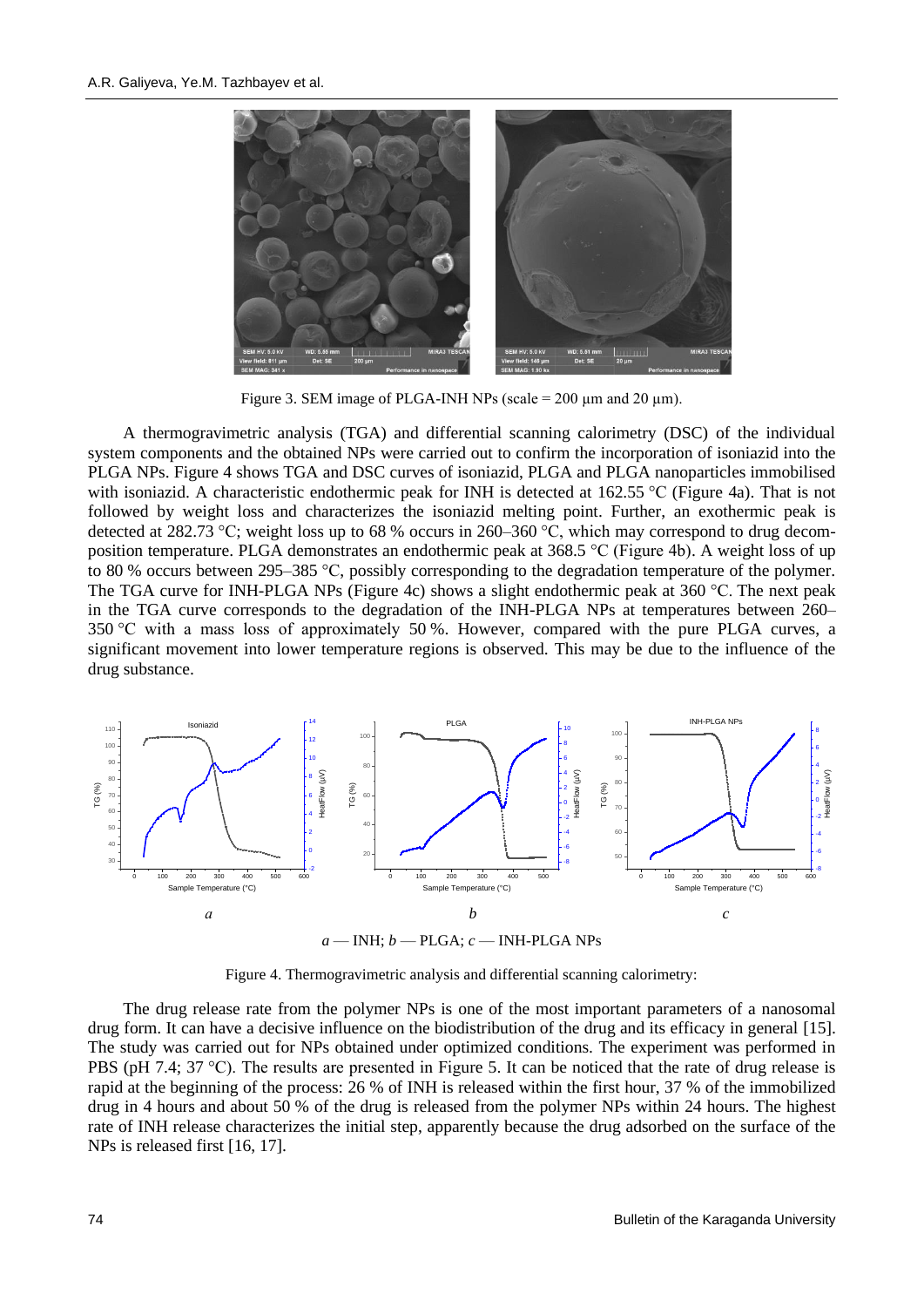

Figure 5. Release rate of isoniazid from polylactide-co-glycolide nanoparticles

#### *Conclusions*

This study has shown that the size of polylactide-so-glycolide nanoparticles with isoniazid synthesized by the double emulsion method can be controlled by changing the process conditions. The smallest size and PDI of nanoparticles are observed with INH/PLGA ratios of 1/2.5 and an organic solvent/water phase of 1/5. The particle size decreases with increasing PVA concentration, and the PDI increases. Using the Taguchi method, it has been found that the INH/PLGA ratio has the most significant effect on the size of polylactideso-glycolide nanoparticles. The Taguchi method is one of the most suitable methods for optimizing the experimental conditions to achieve the minimum PLGA nanoparticle size for drug delivery systems. The obtained nanoparticles have been characterized by PCS, which shows that the system consists of rather small particles of 152.2±2.25 nm. The obtained particles have a narrow particle size distribution  $(PDI = 0.279\pm0.03)$ . The drug loading and encapsulation efficiency are 67 and 83 %, respectively. The yield of INH-PLGA NPs is 45 %. The synthesized NPs have a spherical morphology and average size of less than 300 nm. The results of in vitro study show that PLGA prolongs the release of INH from the polymer matrix. The obtained INH-PLGA NPs have satisfactory physicochemical parameters for further application as targeted drug transport systems.

#### References

1 Nabi, B., Rehman, S., Aggarwal, S., Baboota, S., & Ali, J. (2020). Nano-based anti-tubercular drug delivery: an emerging paradigm for improved therapeutic intervention. *Drug Delivery and Translational Research,* 10(4), 1111–1121. <https://doi.org/10.1007/s13346-020-00786-5>

2 Katata, L., Tshweu, L., Naidoo, S., Kalombo, L., & Swai, H. (2012). Design and formulation of nano-sized spray dried efavirenz-part I: influence of formulation parameters. *Journal of Nanoparticle Research*, 14(11). [https://doi.org/10.1007/s11051-012-](https://doi.org/10.1007/s11051-012-1247-0) [1247-0](https://doi.org/10.1007/s11051-012-1247-0)

3 Tazhbayev, Y.M., Galiyeva, A.R., Zhumagaliyeva, T.S., Burkeyev, M.Z., & Kazhmuratova, A.T. (2021). Synthesis and characterization of isoniazid immobilized polylactide-co-glycolide nanoparticles. *Bulletin of the University of Karaganda — Chemistry*, 101(1), 61–70[. https://doi.org/10.31489/2021ch1/61-70](https://doi.org/10.31489/2021ch1/61-70)

4 Tazhbayev, Y.M., Zhumagalieva, T.S., Zhaparova, L.Z., Agdarbek, A.A., & Zhakupbekova, E.Z. (2020). Synthesis and investigation of PLGA-based nanoparticles as a modern tool for the drug delivery. *Bulletin of the University of Karaganda — Chemistry*, 98(2), 97–104[. https://doi.org/10.31489/2020ch2/97-104](https://doi.org/10.31489/2020ch2/97-104)

5 Liang, Q., Xiang, H., Li, X., Luo, C., Ma, X., Zhao, W., & Song, X. (2020). Development of Rifapentine-Loaded PLGA-Based Nanoparticles: In vitro Characterisation and in vivo Study in Mice. *International Journal of Nanomedicine*, Vol. 15, 7491– 7507[. https://doi.org/10.2147/ijn.s257758](https://doi.org/10.2147/ijn.s257758)

6 Loiko, O.P., Herk, A.M. van, Ali, S.I., Burkeev, M.Z., Tazhbayev, Y.M., & Zhaparova, L.Z. (2013). Controlled release of Capreomycin sulfate from pH responsive nanocapsules. *e-Polymers*, 13(1)[. https://doi.org/10.1515/epoly-2013-0118](https://doi.org/10.1515/epoly-2013-0118)

7 Costa, A., Pinheiro, M., Magalhães, J., Ribeiro, R., Seabra, V., Reis, S., & Sarmento, B. (2016). The formulation of nanomedicines for treating tuberculosis. *Advanced Drug Delivery Reviews*, 102, 102–115.<https://doi.org/10.1016/j.addr.2016.04.012>

8 Sah, E., & Sah, H. (2015). Recent Trends in Preparation of Poly(lactide-co-glycolide) Nanoparticles by Mixing Polymeric Organic Solution with Antisolvent. *Journal of Nanomaterials*, 2015, 1–22.<https://doi.org/10.1155/2015/794601>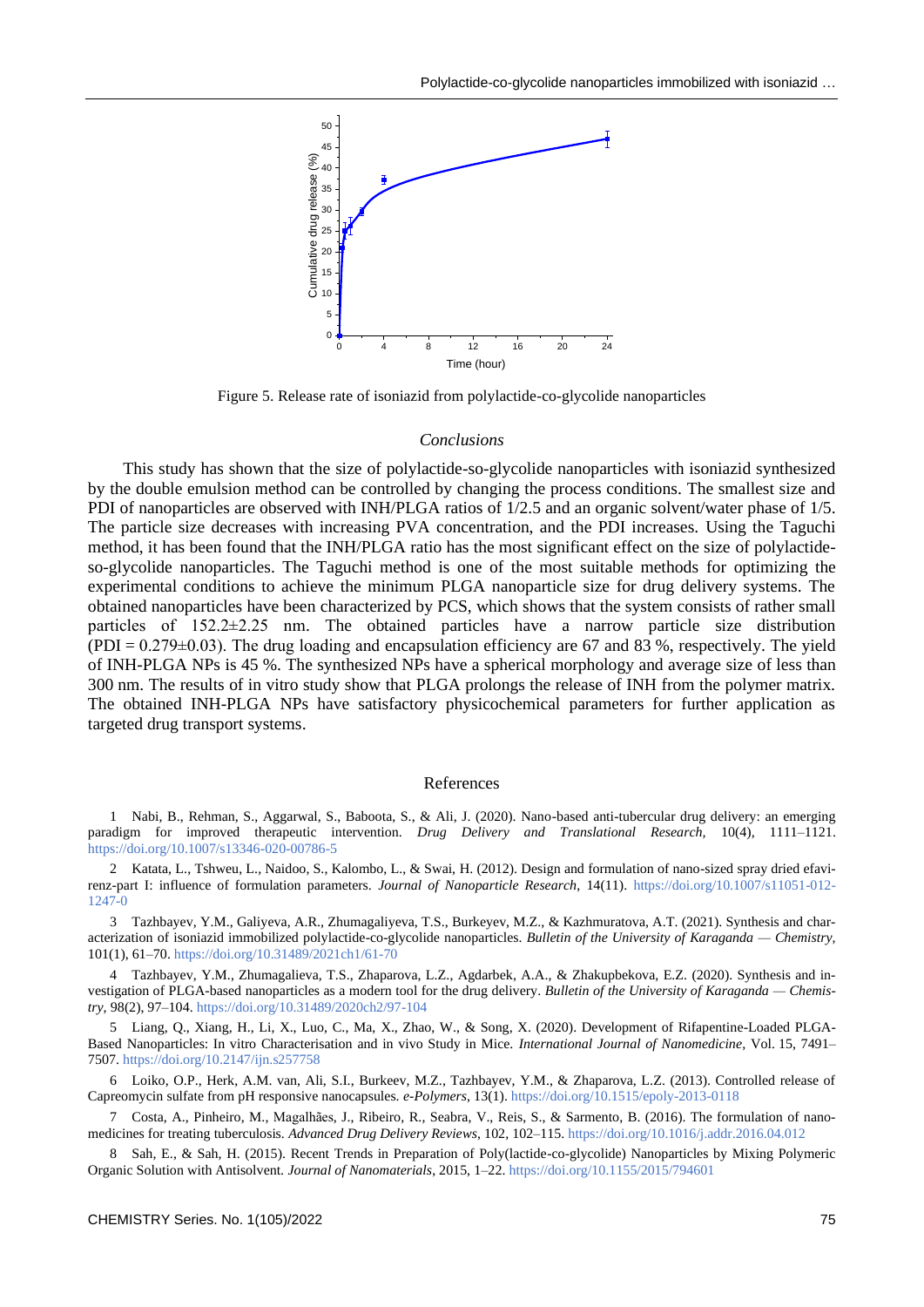9 Hernández-Giottonini, K.Y., Rodríguez-Córdova, R.J., Gutiérrez-Valenzuela, C.A., Peñuñuri-Miranda, O., Zavala-Rivera, P., Guerrero-Germán, P., & Lucero-Acuña, A. (2020). PLGA nanoparticle preparations by emulsification and nanoprecipitation techniques: effects of formulation parameters. *RSC Advances*, 10(8), 4218–4231.<https://doi.org/10.1039/c9ra10857b>

10 Tazhbayev, Ye.M., Burkeyev, M.Zh., Zhaparova, L.Zh., Zhumagalieva, T.S., & Arystanova, Zh.T. (2018). Nanoparticles on the basis of polylactic acid and polylactic-co-glycolic acids loaded with drugs. *Bulletin of the University of Karaganda — Chemistry,* 2(90), 31–39[. https://doi.org/10.31489/2018Ch2/31-39](https://doi.org/10.31489/2018Ch2/31-39)

11 Muttil, P., Wang, C., & Hickey, A.J. (2009). Inhaled Drug Delivery for Tuberculosis Therapy. Pharmaceutical Research, 26(11), 2401–2416[. https://doi.org/10.1007/s11095-009-9957-4](https://doi.org/10.1007/s11095-009-9957-4)

12 Pham, D.-D., Fattal, E., & Tsapis, N. (2015). Pyrazinamide-loaded poly(lactide-co-glycolide) nanoparticles: Optimization by experimental design. *Journal of Drug Delivery Science and Technology, 30*, 384–390[. https://doi.org/10.1016/j.jddst.2015.07.006](https://doi.org/10.1016/j.jddst.2015.07.006)

13 Tazhbayev, Y., Galiyeva, A., Zhumagaliyeva, T., Burkeyev, M., Karimova, B. Isoniazid—Loaded Albumin Nanoparticles: Taguchi Optimization Method. *Polymers 2021, 13*, 3808[. https://doi.org/10.3390/polym13213808](https://doi.org/10.3390/polym13213808)

14 Mensah, R.A., Kirton, S.B., Cook, M.T., Styliari, I.D., Hutter, V., & Chau, D.Y.S. (2019). Optimising poly(lactic-co-glycolic acid) microparticle fabrication using a Taguchi orthogonal array design-of-experiment approach. *PLOS ONE*, 14(9), e0222858. <https://doi.org/10.1371/journal.pone.0222858>

15 Maksimenko, O.O., Vanchugova, L.V., Shipulo, E.V., Shandryuk, G.A., Bondarenko, G.N., Gel'perina, S.É., & Shvets, V.I. (2010). Effects of technical parameters on the physicochemical properties of rifampicin-containing polylactide nanoparticles. *Pharmaceutical Chemistry Journal,* 44(3), 151–156[. https://doi.org/10.1007/s11094-010-0420-y](https://doi.org/10.1007/s11094-010-0420-y)

16 Burkeev, M.Zh., Kreuter, J., Tazhbayev, Ye.M., Zhaparova, L.Zh., Zhumagalieva, T.S., & Mukhanova, D.A. (2017). Preparation, characterization and investigation of in vitro release of anti-tuberculosis drug p-amino salicylic acid based on human serum albumin. *Bulletin of the University of Karaganda — Chemistry*, *87(3)*, 38–44.<https://doi.org/10.31489/2017ch3/38-44>

17 Zhaparova, L.Z., Tazhbayev, Y.M., Burkeev, M.Z., Kazhmuratova, A.T., Zhumagaliyeva, T.S., Ali, S.I., & van Herk, A.M. (2012). Synthesis and characterization of polyethyl cyanoacrylate nanoparticles loaded with capreomycin sulfate. *Pharmaceutical Chemistry Journal*, 46(1), 6–9[. https://doi.org/10.1007/s11094-012-0724-1](https://doi.org/10.1007/s11094-012-0724-1)

> А.Р. Галиева, Е.М. Тажбаев, Т.С. Жұмағалиева, Д.Т. Садырбеков, Д.А. Кайкенов, Б.Н. Каримова, С.С. Шокенова

# **Изониазидпен иммобилизацияланған полилактид-со-гликолид нанобөлшектері: Тагучи эксперименттік әдісінің көмегімен оңтайландыру**

Зерттеудің мақсаты изониазидпен (INH) иммобилизацияланған полилактид-со-гликолидінің (PLGA) нанобөлшектерін (НБ) алу үшін Тагучи әдісі мен Design Expert статистикалық бағдарламаны қолдану арқылы оңтайландыру және эксперименттер санын азайту болып табылады. Полимер мен дәрілік заттың қатынасы, поливинил спиртінің (ПВС) концентрациясы, органикалық еріткіш пен су фазасының қатынасы және еріткіштің түрі сияқты параметрлерді түрлендіру кезінде бірқатар эксперименттер жүргізілді. Әрбір параметр үшін үш түрлі деңгей және бөлшек факторлық конструкция, атап айтқанда, стандартты ортогональды матрица L9 алынды. Дәрілік препаратпен жүктелген нанобөлшектер қос эмульсия әдісімен алынды. 9 эксперимент барысында алынған нәтижелерге сүйене отырып, бөлшектердің көлемі 152,2±6,4 нм-нен 496,4±9,5 нм-ге дейін болғаны анықталды. Бұл нәтижелер PLGA– INH бөлшектері синтезінің оңтайлы жағдайларын болжау үшін пайдаланылды. Есептелген деректер эксперименттік мәліметтермен сәйкес келеді. PLGA — INH НБ– нің орташа мөлшері мен полидисперстілігі тиісінше 152,2±2,25 нм және 0,279±0,03 алынды. Алынған нанобөлшектерді сипаттау үшін мына физика-химиялық талдаулар жүргізілді: сканерлеуші электрондық микроскопия, термогравиметрлік талдау, дифференциалды сканерлеуші калориметрия. PLGA нанобөлшектерінен дәрілік заттың босап шығу дәрежесі зерттелді және алынған нәтижелер PLGA полимерлік матрицадан INH босату мерзімін ұзартатыны анықталды.

*Кілт сөздер:* изониазид, нанобөлшектер, Тагучи әдісі, полилактид-со-гликолид, қос эмульсия, туберкулезгеқарсы дәрілік зат, тәжірибелік дизайн, биополимерлер.

## А.Р. Галиева, Е.М. Тажбаев, Т.С. Жумагалиева, Д.Т. Садырбеков, Д.А. Кайкенов, Б.Н. Каримова, С.С. Шокенова

# **Наночастицы полилактид со-гликолида, иммобилизованные изониазидом: оптимизация с помощью экспериментального метода Тагучи**

Целью настоящего исследования была оптимизация и минимизация количества экспериментов для получения наночастиц (НЧ) полилактид со-гликолида (PLGA), иммобилизованных изониазидом